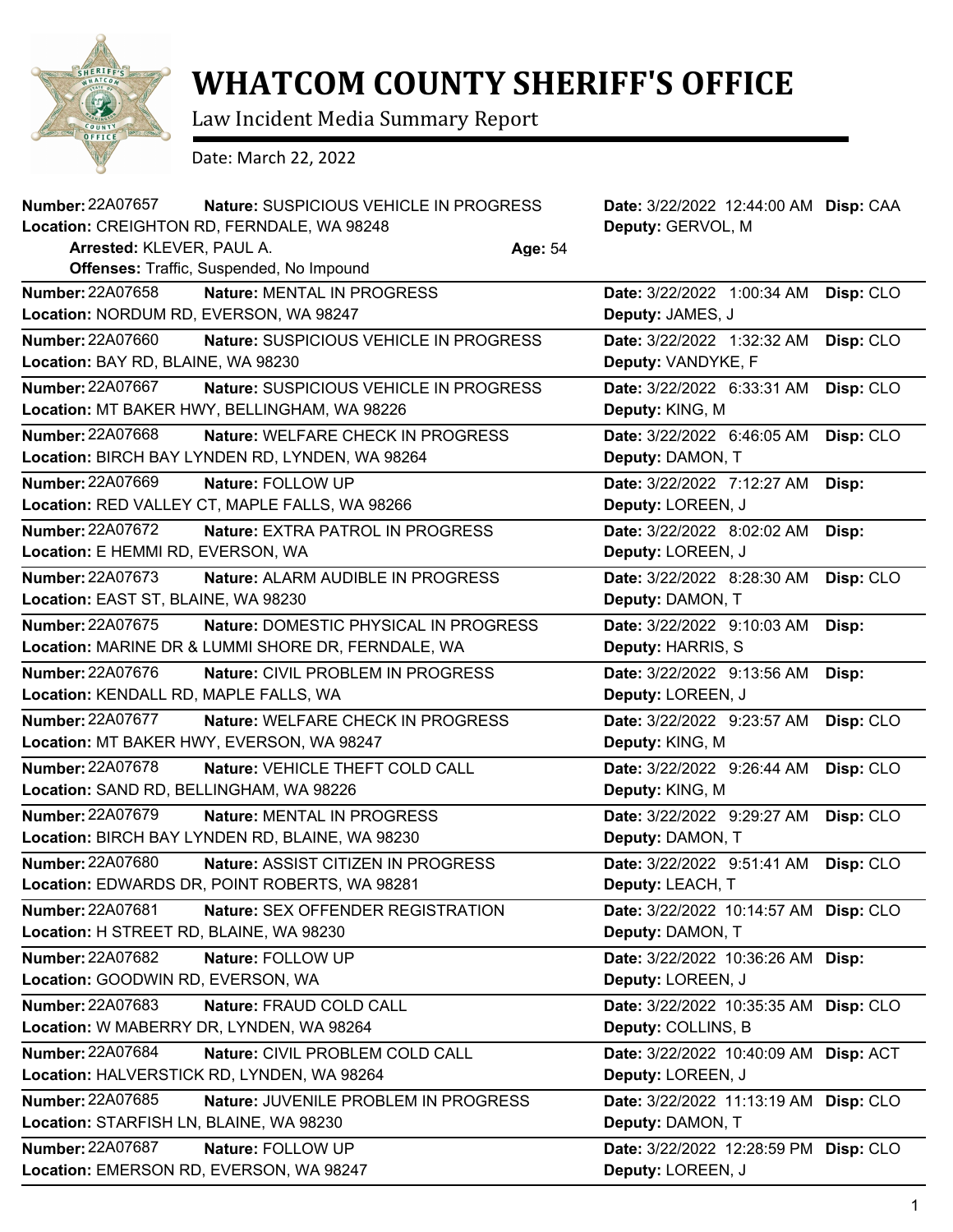| Number: 22A07689                                                | <b>Nature: ASSIST CITIZEN IN PROGRESS</b>                      | Date: 3/22/2022 12:47:17 PM Disp: CLO |                  |
|-----------------------------------------------------------------|----------------------------------------------------------------|---------------------------------------|------------------|
| Location: SHADY TREE LANE, BELLINGHAM, WA                       |                                                                | Deputy: KING, M                       |                  |
| <b>Number: 22A07690</b>                                         | Nature: THEFT COLD CALL                                        | Date: 3/22/2022 12:50:41 PM Disp:     |                  |
| Location: NORTH STAR RD, FERNDALE, WA                           |                                                                | Deputy: HARRIS, S                     |                  |
| Number: 22A07691                                                | Nature: ASSIST AGENCY IN PROGRESS                              | Date: 3/22/2022 12:48:46 PM Disp:     |                  |
| Location: SAND RD, BELLINGHAM, WA                               |                                                                | Deputy: LOREEN, J                     |                  |
| <b>Number: 22A07692</b>                                         | Nature: ASSIST CITIZEN IN PROGRESS                             | Date: 3/22/2022 1:06:14 PM            | Disp: CLO        |
| Location: LOOMIS TRAIL RD, BLAINE, WA 98230                     |                                                                | Deputy: DAMON, T                      |                  |
| Number: 22A07693                                                | Nature: SHOTS IN PROGRESS                                      | Date: 3/22/2022 1:17:15 PM            | Disp:            |
|                                                                 | Location: GUIDE MERIDIAN & RIVER RD, LYNDEN, WA                | Deputy: DAMON, T                      |                  |
| Number: 22A07695                                                | Nature: FOLLOW UP                                              | Date: 3/22/2022 1:35:29 PM            | Disp: CLO        |
|                                                                 | Location: WOODBINE PL, BELLINGHAM, WA 98229                    | Deputy: POLINDER, C                   |                  |
| Number: 22A07698                                                | Nature: SUSPICIOUS PERSON IN PROGRESS                          | Date: 3/22/2022 1:43:55 PM            | Disp: CLO        |
|                                                                 | Location: W BAKERVIEW RD, BELLINGHAM, WA 98226                 | Deputy: KLIX, J                       |                  |
| Number: 22A07700                                                | Nature: BURGLARY COLD CALL                                     | Date: 3/22/2022 1:58:08 PM            | Disp: CLO        |
|                                                                 | Location: GUIDE MERIDIAN, BELLINGHAM, WA 98226                 | Deputy: KING, M                       |                  |
| <b>Number: 22A07703</b>                                         | Nature: FOLLOW UP                                              | Date: 3/22/2022 2:26:35 PM            | <b>Disp: ACT</b> |
|                                                                 | Location: GENEVA HILLS RD, BELLINGHAM, WA 98229                | Deputy: JILK, M                       |                  |
| Number: 22A07704                                                | Nature: WELFARE CHECK IN PROGRESS                              | Date: 3/22/2022 2:26:49 PM            | Disp: CLO        |
| Location: GENEVA ST, BELLINGHAM, WA 98229                       |                                                                | Deputy: KING, M                       |                  |
| <b>Number: 22A07705</b>                                         | Nature: ASSIST CITIZEN IN PROGRESS                             | Date: 3/22/2022 2:42:32 PM            | Disp:            |
| Location: BIRCH BAY DR, BLAINE, WA                              |                                                                | Deputy: JONES, D                      |                  |
| Number: 22A07707                                                | Nature: HARASSMENT COLD CALL                                   | Date: 3/22/2022 2:50:45 PM            | Disp: CLO        |
|                                                                 | Location: SPINNAKER LN, BELLINGHAM, WA 98229                   | Deputy: KING, M                       |                  |
|                                                                 |                                                                |                                       |                  |
| <b>Number: 22A07708</b>                                         | Nature: FOLLOW UP                                              | Date: 3/22/2022 2:58:37 PM            | Disp:            |
| Location: BIRCH BAY DR, BLAINE, WA                              |                                                                | Deputy: JONES, D                      |                  |
| Number: 22A07709                                                | Nature: TRAFFIC HAZARD IN PROGRESS                             | Date: 3/22/2022 3:18:55 PM            | Disp: CLO        |
|                                                                 | Location: E SMITH RD & HANNEGAN RD, BELLINGHAM, WA 98226       | Deputy: HEYSTEK, L                    |                  |
| <b>Number: 22A07710</b>                                         | Nature: TRAFFIC HAZARD IN PROGRESS                             | Date: 3/22/2022 3:31:04 PM            | Disp: CLO        |
|                                                                 | Location: EVERSON GOSHEN RD & E SMITH RD, BELLINGHAM, WA 98226 | Deputy: HEYSTEK, L                    |                  |
| <b>Number: 22A07712</b>                                         | Nature: DOMESTIC PHYSICAL COLD CALL                            | Date: 3/22/2022 3:40:43 PM            | Disp: INF        |
| Location: E 16TH PL, BELLINGHAM, WA 98226                       |                                                                | Deputy: STAFFORD, M                   |                  |
| Number: 22A07713                                                | Nature: DOMESTIC VERBAL IN PROGRESS                            | Date: 3/22/2022 3:53:46 PM            | Disp: CLO        |
|                                                                 | Location: STICKNEY ISLAND RD, EVERSON, WA 98247                | Deputy: HEYSTEK, L                    |                  |
| <b>Number: 22A07714</b>                                         | Nature: ASSIST CITIZEN IN PROGRESS                             | Date: 3/22/2022 3:52:27 PM            | Disp: CLO        |
|                                                                 | Location: BALFOUR VALLEY DR, MAPLE FALLS, WA 98266             | Deputy: STAFFORD, M                   |                  |
| <b>Number: 22A07715</b>                                         | Nature: HULK VEHICLE COLD CALL                                 | Date: 3/22/2022 4:07:11 PM            | Disp:            |
| Location: GUIDE MERIDIAN, LYNDEN, WA                            |                                                                | Deputy: MOYES, K                      |                  |
| Number: 22A07716                                                | Nature: WATCH FOR IN PROGRESS                                  | Date: 3/22/2022 4:13:56 PM            | Disp:            |
|                                                                 | Location: NORTHWEST DR & SLATER RD, BELLINGHAM, WA             | Deputy:                               |                  |
| <b>Number: 22A07717</b>                                         | Nature: THEFT COLD CALL                                        | Date: 3/22/2022 4:15:48 PM            | Disp:            |
| Location: MILL RD, POINT ROBERTS, WA                            |                                                                | Deputy: LEACH, T                      |                  |
| Number: 22A07718                                                | Nature: REFER TO WSP IN PROGRESS                               | Date: 3/22/2022 4:16:43 PM            | Disp:            |
| Location: E BADGER RD, WA                                       |                                                                | Deputy:                               |                  |
| <b>Number: 22A07719</b>                                         | Nature: FRAUD COLD CALL                                        | Date: 3/22/2022 4:22:16 PM            | Disp:            |
| Location: HANNEGAN RD, BELLINGHAM, WA                           |                                                                | Deputy:                               |                  |
| <b>Number: 22A07720</b><br>Location: ALDRICH RD, BELLINGHAM, WA | Nature: FOLLOW UP                                              | Date: 3/22/2022 4:30:29 PM            | Disp:            |